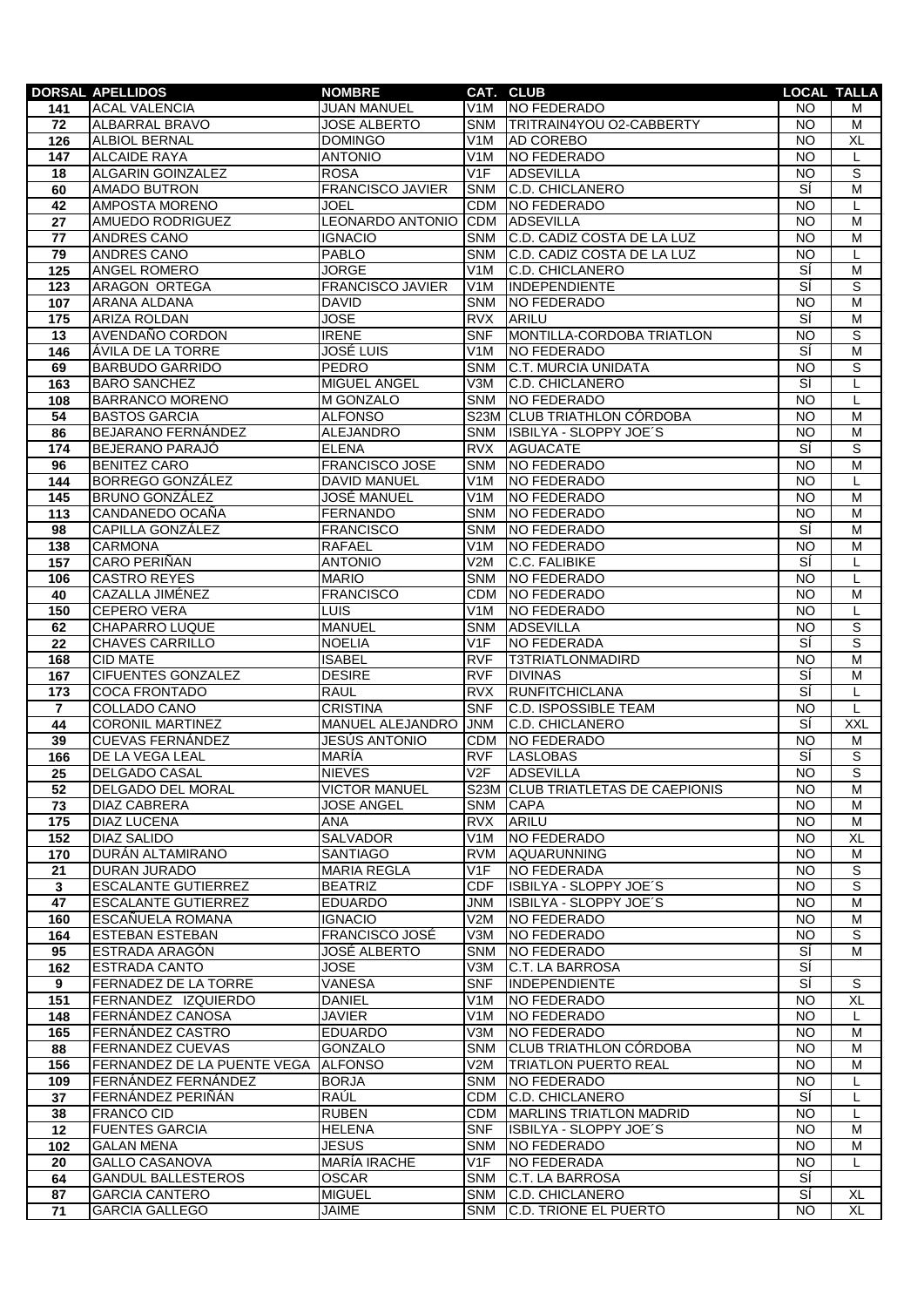| 171                     | <b>GARCÍA RODRÍGUEZ</b>   | MIGUEL ANGEL            |                   | <b>RVM LOSMIGUELITOS</b>                  | <b>NO</b>       | XL                  |
|-------------------------|---------------------------|-------------------------|-------------------|-------------------------------------------|-----------------|---------------------|
| 149                     | <b>GAVIRA MISEA</b>       | <b>MIGUEL</b>           | V <sub>1</sub> M  | NO FEDERADO                               | sí              | L                   |
| 136                     | <b>GIL ANGORRILLA</b>     | <b>JOSE LUIS</b>        | V1M               | <b>ADSEVILLA</b>                          | <b>NO</b>       | L                   |
| 132                     | <b>GIL MARTINEZ</b>       | SALVADOR                | V <sub>1</sub> M  | AD BHV SPORT                              | SÍ              | M                   |
| 177                     | <b>GOMEZ ARROYO</b>       | JESUS                   | <b>RVX</b>        | ATLETISMODIVINAPASTORACADIZ               | ΞÍ              |                     |
|                         | <b>GÓMEZ FERNÁNDEZ</b>    |                         |                   |                                           | डां             | L<br>$\overline{M}$ |
| 31                      |                           | <b>JAIME</b>            | <b>CDM</b>        | <b>C.D. CHICLANERO</b>                    |                 |                     |
| 48                      | <b>GOMEZ REGUERA</b>      | <b>MANUEL JESUS</b>     | <b>JNM</b>        | C.D. CHICLANERO                           | डां             | M                   |
| 169                     | <b>GOMEZ RODRIGUEZ</b>    | <b>FRANCISCO</b>        | <b>RVM</b>        | <b>CURRYCHANI</b>                         | sí              | M                   |
| 110                     | <b>GONZALEZ ARIZA</b>     | <b>MANUEL</b>           | <b>SNM</b>        | NO FEDERADO                               | <b>NO</b>       | M                   |
| 139                     | GONZÁLEZ LEÓN             | <b>JOSÉ MANUEL</b>      | V1M               | NO FEDERADO                               | Ξí              | M                   |
| 172                     | GONZÁLEZ RAMÍREZ          | <b>JAVIER</b>           | <b>RVX</b>        | <b>WAVE</b>                               | डां             | M                   |
| 114                     | <b>GRANADO PIÑERO</b>     | MIGUEL ANGEL            | <b>SNM</b>        | NO FEDERADO                               | Ξí              | M                   |
| 30                      | <b>GUERRA TOCINO</b>      | JOAQUÍN                 | <b>CDM</b>        | C.D. CHICLANERO                           | डां             | M                   |
| 28                      | <b>GUERRERO CABALLERO</b> | <b>PABLO</b>            | CDM               | <b>C.D. CHICLANERO</b>                    | डां             | M                   |
| 53                      | <b>GUZMAN LUQUE</b>       | <b>JAIME</b>            |                   | S23M C.T. BIKE                            | <b>NO</b>       | $\overline{M}$      |
| 24                      | IZQUIERDO ZAMBRUNO        | <b>SILVIA</b>           | V <sub>1</sub> M  | NO FEDERADO                               | <b>NO</b>       | S                   |
|                         |                           |                         |                   |                                           |                 | $\overline{s}$      |
| 17                      | JAILE LUQUE               | <b>NURIA</b>            | V <sub>1</sub> F  | <b>ADSEVILLA</b>                          | <b>NO</b>       |                     |
| 122                     | JIMENEZ BENITEZ           | <b>ALVARO</b>           | V1M               | C.D. THE MIDNIGHT PREDATORS               | <b>NO</b>       | $\overline{s}$      |
| 127                     | <b>JIMENEZ CAPITA</b>     | <b>ANTONIO CARLOS</b>   | V1M               | <b>INDEPENDIENTE</b>                      | $\overline{NO}$ | $\overline{M}$      |
| 159                     | <b>JIMENEZ MARTINEZ</b>   | <b>MARCO ANTONIO</b>    | V2M               | <b>C.D. CHICLANERO</b>                    | डां             | M                   |
| 35                      | JIMENEZ MELENDEZ          | <b>SERGIO</b>           | CDM               | <b>ADSEVILLA</b>                          | <b>NO</b>       | M                   |
| 78                      | <b>JIMENEZ MELLADO</b>    | <b>FELIX</b>            | <b>SNM</b>        | <b>CAPA</b>                               | <b>NO</b>       | M                   |
| $\overline{\mathbf{4}}$ | JIMENEZ-ORTA GUERRERO     | <b>MARIA TERESA</b>     | <b>CDF</b>        | ISBILYA - SLOPPY JOE'S                    | <b>NO</b>       | S                   |
| 158                     | JIMENO JIMÉNEZ            | FERNANDO MARÍA          | V2M               | <b>INDEPENDIENTE</b>                      | NO              | S                   |
| 29                      | <b>JURADO ORTIZ</b>       | <b>DANIEL ALEXIS</b>    | <b>CDM</b>        | ISBILYA - SLOPPY JOE'S                    | <b>NO</b>       | M                   |
| 93                      | <b>LAGUNA LÓPEZ</b>       | <b>JESUS</b>            | <b>SNM</b>        | NO FEDERADO                               | $\overline{NO}$ | L                   |
| 46                      | LAZAGA ALBA               | <b>JAVIER</b>           | <b>MML</b>        | <b>CLUB ATLETICO MELILLA</b>              | sí              | L                   |
|                         | <b>LEAL BEY</b>           | <b>MILAGROSA</b>        | <b>RVF</b>        | <b>LASLOBAS</b>                           | sí              | S                   |
| 166                     |                           |                         |                   |                                           |                 |                     |
| 128                     | <b>LEAL MARIN</b>         | <b>ALBERTO RAUL</b>     | V1M               | C.D. CHICLANERO                           | sí              | $\overline{s}$      |
| 120                     | LOBERA JONES              | <b>SIMON</b>            | V <sub>1</sub> M  | <b>CLUB NATACIO SITGES</b>                | <b>NO</b>       | L                   |
| 16                      | <b>LOZANO MOLDES</b>      | <b>RAQUEL</b>           | <b>SNF</b>        | <b>NO FEDERADA</b>                        | <b>NO</b>       | M                   |
| 58                      | <b>LUMBRERAS ARIAS</b>    | <b>PEDRO</b>            | <b>SNM</b>        | MONTILLA-CORDOBA TRIATLON                 | <b>NO</b>       |                     |
| 117                     | <b>MACIAS VELA</b>        | <b>JONATHAN</b>         | V <sub>1</sub> M  | <b>C.T. LA BARROSA</b>                    | डां             |                     |
| 153                     | <b>MARIN SANCHEZ</b>      | <b>RAMON</b>            | V2M               | C.T. LA BARROSA                           | डां             |                     |
| 130                     | <b>MARTIN CARO</b>        | CARLOS                  | V1M               | INDEPENDIENTE                             | <b>NO</b>       | S                   |
| 68                      | <b>MARTÍN CRESPILLO</b>   | <b>PABLO</b>            | <b>SNM</b>        | C.A. LA PECHA                             | <b>NO</b>       | S                   |
| 92                      | <b>MARTIN GARCIA</b>      | DAVID JOSE              | SNM               | NO FEDERADO                               | <b>NO</b>       | M                   |
| 94                      | <b>MARTINEZ FERNANDEZ</b> | <b>DANIEL</b>           | <b>SNM</b>        | NO FEDERADO                               | <b>NO</b>       | L                   |
| 140                     | <b>MARTÍNEZ IBÁÑEZ</b>    | JOSÉ MANUEL             | V1M               | NO FEDERADO                               | NO              | M                   |
|                         |                           |                         |                   |                                           |                 | $\overline{M}$      |
| 32                      | <b>MARTINEZ MENDEZ</b>    | <b>DAVID</b>            | <b>CDM</b>        | <b>CLUB TRIATLON LAS ROZAS</b>            | $\overline{3}$  |                     |
| 70                      | <b>MELGAR SANCHEZ</b>     | <b>JAIME</b>            | <b>SNM</b>        | INDEPENDIENTE                             | <b>NO</b>       | M                   |
| 143                     | <b>MERINO DELGADO</b>     | <b>DAVID</b>            | V <sub>1</sub> M  | NO FEDERADO                               | <b>NO</b>       | $\overline{M}$      |
| 91                      | MIER-TERAN CURTIDO        | <b>DAVID</b>            |                   | SNM NO FEDERADO                           | $\overline{N}$  | L                   |
| 137                     | <b>MORALES LOPEZ</b>      | JOSÉ MANUEL             | V1M               | C.D. GALISPORT                            | NO.             | м                   |
| 34                      | MORALES TOLEDO            | JESÚS                   | CDM               | <b>ADSEVILLA</b>                          | <b>NO</b>       | м                   |
| 45                      | <b>MORALES TOLEDO</b>     | <b>CARLOS</b>           | JNM               | <b>ADSEVILLA</b>                          | $\overline{3}$  | L                   |
| 103                     | <b>MORENO</b>             | RAFA                    | <b>SNM</b>        | NO FEDERADO                               | <b>NO</b>       | S                   |
| 121                     | <b>MORENO BARBA</b>       | <b>VICTOR MANUEL</b>    | V <sub>1</sub> M  | IC.D. FLORESBIKE EQUIPO COMPETICION       | <b>NO</b>       | L                   |
| 100                     | <b>MORENO ESTUDILLO</b>   | <b>JUAN PEDRO</b>       | <b>SNM</b>        | NO FEDERADO                               | SÍ              | м                   |
| 167                     | <b>MORENO MOTA</b>        | MILA                    | <b>RVF</b>        | <b>DIVINAS</b>                            | SÍ              | M                   |
| 15                      | <b>MORILLO MARTINEZ</b>   | <b>MARIA JOSE</b>       | <b>SNF</b>        | NO FEDERADA                               | <b>NO</b>       | S                   |
| 161                     | <b>MOUGAN</b>             | CARLOS                  | V2M               | NO FEDERADO                               | <b>NO</b>       | XL                  |
|                         |                           |                         |                   | S23M NO FEDERADO                          |                 |                     |
| 55                      | <b>MOUGAN NAVARRO</b>     | JUAN                    |                   |                                           | $\overline{10}$ | L                   |
| 142                     | MUÑOZ CLAVIJO             | <b>MIGUEL</b>           | V <sub>1</sub> M  | NO FEDERADO                               | <b>NO</b>       | M                   |
| 10                      | NAUBRON FERNANDEZ         | <b>NATALIA</b>          | <b>SNF</b>        | C.D. GALOSPORT                            | <b>NO</b>       | S                   |
| 59                      | <b>NOGUEIRO MARISCAL</b>  | ALEJANDRO               | SNM               | <b>CDE AGUAVERDE</b>                      | <b>NO</b>       | M                   |
| 65                      | ORTEGA RODRIGUEZ          | PEDRO JAVIER            | SNM               | <b>ADSEVILLA</b>                          | <b>NO</b>       | S                   |
| 82                      | <b>OTERO JIMENEZ</b>      | PEDRO LUIS              | <b>SNM</b>        | C.D. TRI OLIMPO CÁDIZ                     | <b>NO</b>       | S                   |
| 99                      | OTERO JIMÉNEZ             | <b>FRANCISCO JOSÉ</b>   | <b>SNM</b>        | NO FEDERADO                               | <b>NO</b>       | L                   |
| 176                     | PANÉS BUTRÓN              | <b>JUAN ALBERTO</b>     | <b>RVX</b>        | <b>CDCHICLANEROPANES</b>                  | si              | L                   |
| 176                     | PANÉS RODRÍGUEZ           | <b>ALMUDENA</b>         | <b>RVX</b>        | <b>CDCHICLANEROPANES</b>                  | Ξí              | M                   |
| 154                     | <b>PARRA SANCHEZ</b>      | CARLOS                  | V2M               | C.T. LA BARROSA                           | SÍ              |                     |
| 155                     | PARRA SANCHEZ             | <b>DIEGO</b>            | V2M               | <b>C.T. LA BARROSA</b>                    | ΞÍ              |                     |
| 63                      | <b>PARRAS RODRÍGUEZ</b>   |                         | <b>SNM</b>        |                                           | <b>NO</b>       | м                   |
|                         |                           | <b>ALBERTO</b>          |                   | C.D.E.TRIATLON SAN SEBASTIAN DE LOS REYES |                 |                     |
| 8                       | PASTOR SOPELANA           | LORETO                  | <b>SNF</b>        | INDEPENDIENTE                             | <b>NO</b>       | м                   |
| 97                      | PEREZ                     | JOSÉ ALEJANDRO          | SNM               | NO FEDERADO                               | <b>NO</b>       | м                   |
| 89                      | PÉREZ DEL MARMOL          | <b>FRANCISCO JAVIER</b> | <b>SNM</b>        | TRIECIJA                                  | <b>NO</b>       | L                   |
| 5                       | PEREZ LOSADA              | <b>MARTA</b>            | S <sub>23</sub> F | ISBILYA - SLOPPY JOE'S                    | <b>NO</b>       | $\overline{s}$      |
| 14                      | <b>PEREZ PECULO</b>       | <b>SILVIA</b>           | <b>SNF</b>        | NO FEDERADA                               | <b>NO</b>       | L                   |
| 76                      | PEREZ PEREA               | LORENZO                 | <b>SNM</b>        | C.T. CAMALEÓN                             | <b>NO</b>       | M                   |